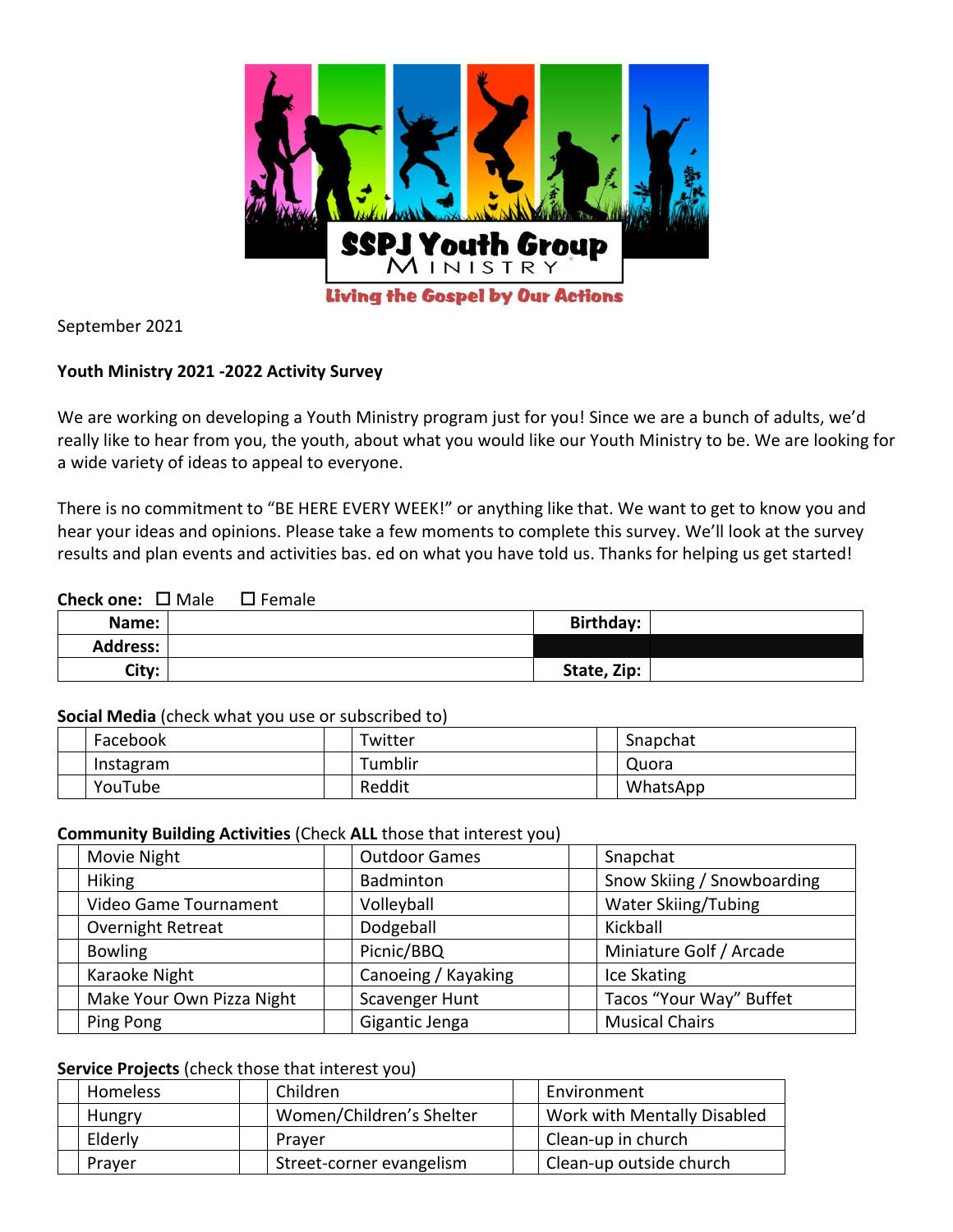**Discussion Topics** (check ALL topics that interest you)

| Making & Keeping Friends             | Why Go to Church?            |
|--------------------------------------|------------------------------|
| Dealing with Disappointments         | Being A Leader               |
| Drugs & Alcohol                      | <b>Understanding Parents</b> |
| Death, Loss, Grieving                | <b>Understanding Parents</b> |
| Handling Stress & Worry              | How to Help/Serve Others     |
| Dating                               | <b>Time Management</b>       |
| <b>Healthy Relationships</b>         | How Do I Share My Faith?     |
| Dealing with Doubt / Faith Questions | Being a LEADER               |
| Other:                               |                              |
|                                      |                              |

# **What activity, or discussion would you most likely invite a friend to attend?**

|  |  | What evening(s) would be the BEST to attend an event at SSPJ? (Check all that apply) |  |  |  |
|--|--|--------------------------------------------------------------------------------------|--|--|--|
|--|--|--------------------------------------------------------------------------------------|--|--|--|

OMonday OTuesday OWednesday OThursday OFriday OSaturday OSunday

|                | Place a mark in the column that best describes your situation.                                                               | Yes | Maybe | No |
|----------------|------------------------------------------------------------------------------------------------------------------------------|-----|-------|----|
| $\mathbf{1}$   | I take time for personal Bible reading at least three times a week.                                                          |     |       |    |
| $\overline{2}$ | I am growing in my relationship with the Lord                                                                                |     |       |    |
| 3              | I understand and am living the Spirit-filled Life                                                                            |     |       |    |
| 4              | I have come to the place in my spiritual life where if I were to die today, I know for<br>certain I would have eternal Life. |     |       |    |
| 5              | I am a part of a group that meets outside church at least once a month for sharing,<br>prayer, or Bible study.               |     |       |    |
| 6              | I feel loved and accepted by my family                                                                                       |     |       |    |
| 7              | I feel good enough about our ministry to recommend it to my friends                                                          |     |       |    |
| 8              | I am using my gifts and abilities in ministry                                                                                |     |       |    |
| 9              | I feel loved and accepted by my family                                                                                       |     |       |    |
| 10             | I get along OK with my parents                                                                                               |     |       |    |
| 11             | am growing in my ability to get along with my brothers and sisters                                                           |     |       |    |
| 12             | I am praying by name for specific friends I know who need Jesus Christ.                                                      |     |       |    |
| 13             | I have tried to share Jesus Christ with them                                                                                 |     |       |    |
| 14             | I have been trying to bring my friends to youth group activities                                                             |     |       |    |
| 15             | My friends know I am a Christian                                                                                             |     |       |    |

|   | <b>Youth Ministry SSPJ?</b>                                             |         |          | (Circle One) |  |  |
|---|-------------------------------------------------------------------------|---------|----------|--------------|--|--|
|   | How many people do you know by name in our youth ministry?              | $1 - 5$ | $5-10$   | $10 - 15$    |  |  |
| B | How many times have you attended SSPJ Youth ministry?                   |         | $2 - 10$ | Lost count   |  |  |
|   | How many times have you attended Youth Ministry events outside of SSPJ? |         | $2 - 10$ | Lost count   |  |  |